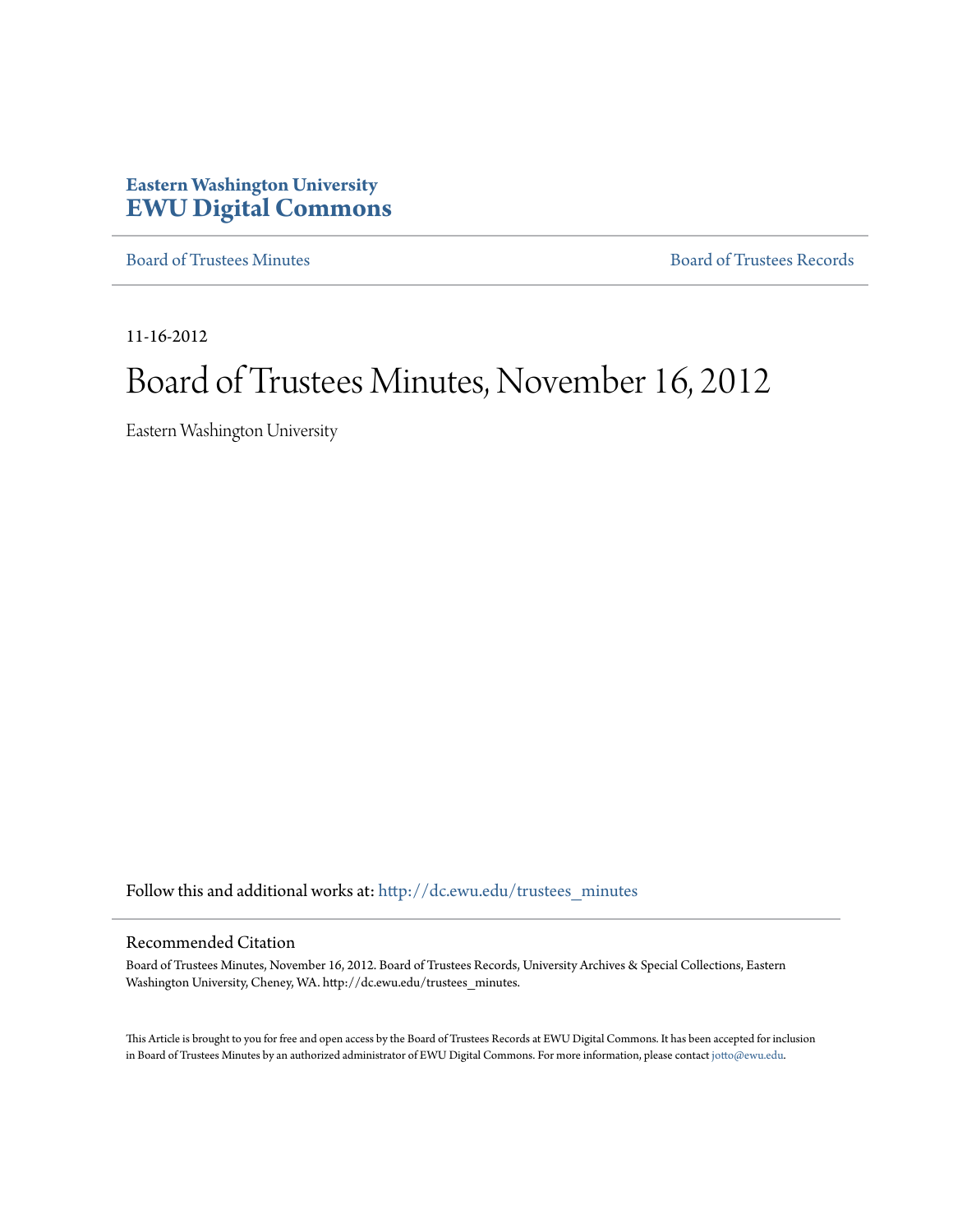

# **BOARD OF TRUSTEES Regular Meeting**

**Friday November 16, 2012**

# **MINUTES**

Trustees Present: Paul Tanaka, Chair Mark Mays, Vice Chair Jo Ann Kaufman Joshua Neil Jim Murphy Vicki Wilson Robert Whaley

#### **Call to Order, I.**

Chair Paul Tanaka called the November 16, 2012, meeting of the Eastern Washington University Board of Trustees to order at 1:30 p.m.

# **Quorum, II.**

A quorum was present. All trustees were in attendance.

#### **Executive Session, III.**

Chair Tanaka announced the Board will convene in executive session under RCW 42.30.110(1)(i) for the following purposes: to discuss with legal counsel representing the agency matters relating to agency enforcement actions, litigation or potential litigation. Executive session concluded at 2:45 p.m.

#### **Reconvene Open Board of Trustees Meeting**

Chair Tanaka called the Regular Session of the November 16, 2012, meeting of the Eastern Washington Board of Trustees to order at 2:51 p.m. He noted that no final actions were taken during the executive session. He further explained that there would be a shift in the agenda and that we would start with the public comment and follow with the OIT eLearning Presentation that was not heard in Committee of the Whole.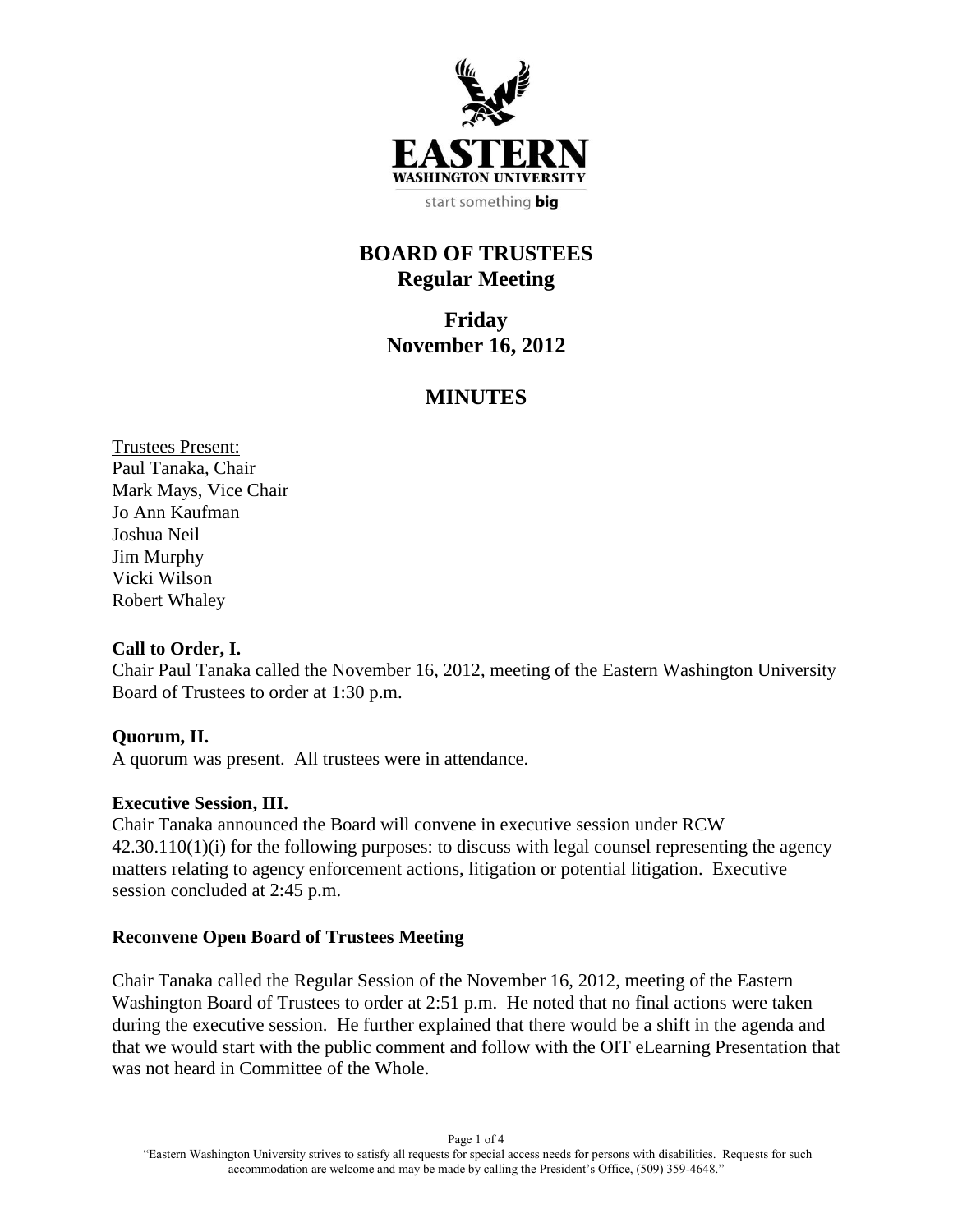# **Public Comment, V.**

Requests were received from two individuals. Public comment was presented by Mr. Travis Wilson who was speaking on behalf of his friend, another EWU student, Christina Foster. Mr. Wilson explained her hardships. Chair Tanaka explained the Board does not handle these types of decisions, and the student was advised to meet with Stacey Morgan Foster, Vice President for Student Affairs.

Next, the OIT eLearning activities presentation deferred from the morning Committee of the Whole meeting was presented. Dr. Gary Pratt provided information on what OIT has done over the past year to build the infrastructure of the University. The focus was on eLearning activities, but also included additional technology innovations. Trustees were provided with the 2011-2012 Office of Information Technology Annual Report and an overview of eLearning services provided during the 2011-2012 academic year. Additionally, Dr. Rex Fuller introduced Ben Meredith, Executive Director of the Virtual College, and Mollie Ayers, Director of Community Engagement.

# **Reports, IV.**

# University President's Report, IV.A.

President Arévalo reported that much of his focus since the last board meeting has been on creating greater visibility for the institution. As a panelist, he attended a regional conference for the National Association of Educational Opportunity Programs (NAEOP) to advocate for students from disadvantaged backgrounds and to discuss legislative issues relating to Hispanic students in the educational system in the state of Washington. He also attended the National Council for the American Association of State Colleges and Universities (AASCU) conference where the national education agenda was discussed. In addition, he participates on a committee that develops and mentors leaders who aspire to be university presidents. President Arévalo mentioned other activities such as the Civics Conference on the Cheney Campus, where he introduced the keynote speaker, State Supreme Court Justice Debra Stephens. The purpose of this conference was to increase civic engagement within the community. Dr. Arevalo also reported that he has accepted the position of Treasurer to Visit Spokane, in addition to his current role as board member.

Dr. Arévalo also reported on his trip to Brazil. He was asked to be part of a study group to see how institutions of higher education (who are part of AASCU) can begin to develop partnerships with universities in Brazil's largest state, Pernambuco. It is the fastest growing state and has educational resources for study abroad activities. Brazil is very interested in increasing English literacy within their country. They also have a high interest in the STEM fields, something we do well here at EWU. There were a number of natural connections with the 12 institutions visited on the brief tour.

President Arévalo was also pleased to report that EWU has been selected to host the National Conference on Undergraduate Research (NCUR) in 2015. He thanked Dr. Fuller's team for their accomplishment. See Dr. Arévalo's full written report provided to the Board.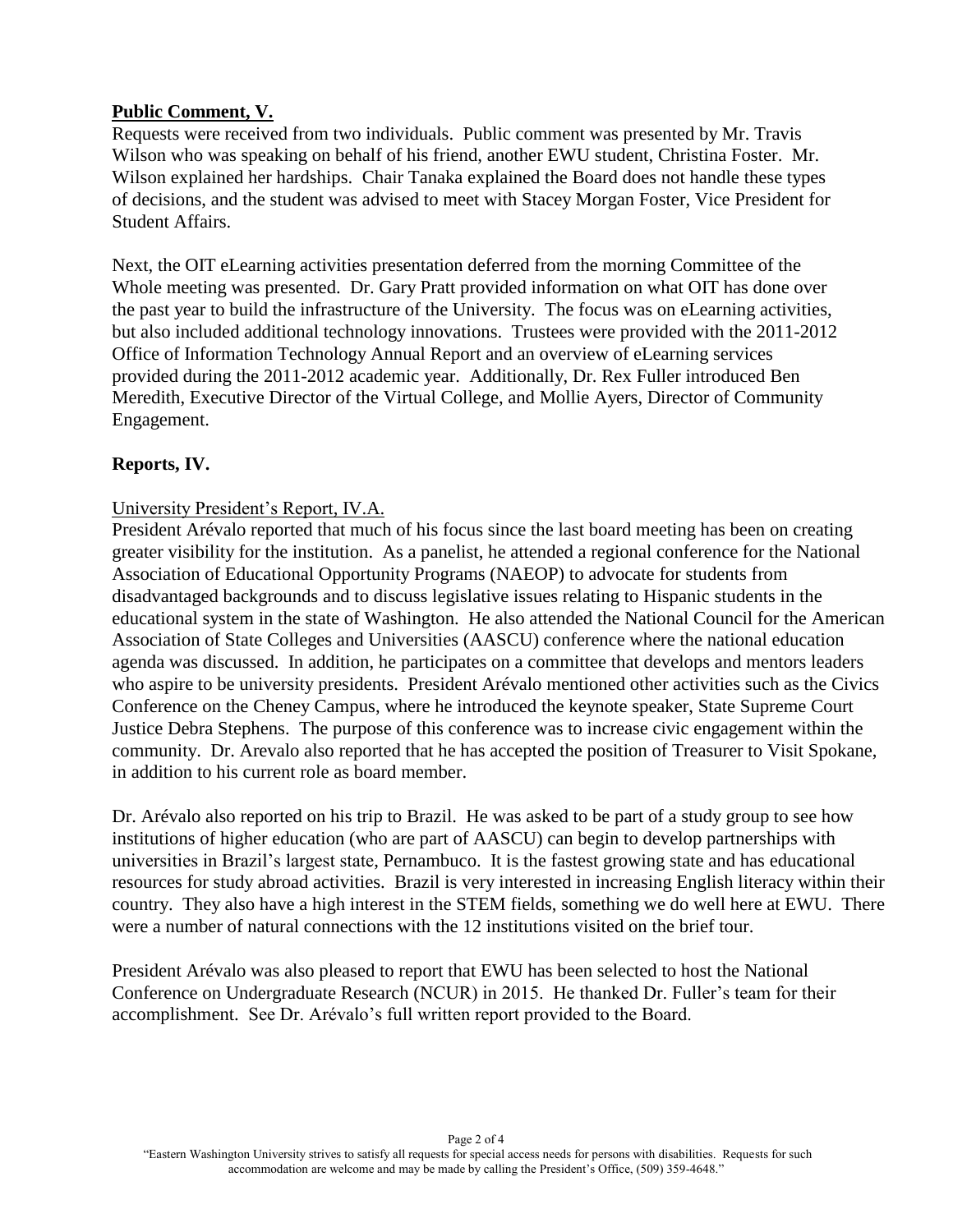#### Trustees' Reports, IV.B.

Chair Tanaka thanked Past Chair Bertha Ortega for her two years' service as Chair of the Board and acknowledged her hard work alongside the president. Trustee Ortega acknowledged President Arévalo and EWU administrators, thanking them also for their many contributions.

#### **Liaison Reports**

Advancement: Trustee Whaley reported that he had met with Vice President Westfall about the Gateway Project. It is the main focus of Advancement.

Athletics: Trustee Ortega reported on the academic progress rate for 2011-2012 and football successes, as we are currently ranked number five. She further thanked Athletic Director Bill Chaves for his great leadership and hard work.

Academic Affairs: Trustee Mays reported on his work with the Medals and Awards Committee and acknowledged the thoughtful process of the committee. He was impressed with the caliber of those recommended for the awards. Dr. Mays requested we discuss academic and student success in greater detail at a future board meeting, and mentioned having discussed with Provost Fuller a format for addressing this.

Diversity: Trustee Murphy reported on his meeting with Director Gayla Wright. He acknowledged her enthusiasm for diversity on the campus and looks forward to working with her on future issues.

Student Affairs: Trustee Kauffman reported on her work with Vice President Morgan Foster and noted record enrollment and improved retention. They continue to hone in on ways to improve student success.

Student Trustee Joshua Neil reported on the Pacific Affiliate of College and University Residence Halls (PAUCRH) conference he attended. He spoke about what inspires us and how to better inspire others.

# Organization President's Reports, IV.C.

#### Faculty Organization, IV.C.1.

Vice President Julia Smith reported on the Senate's approval of the hybrid Student Success and Retention Committee, and the beginning of a review and revision of the Faculty Organization's Constitution and Bylaws and working to improve efficiencies for the university academic policy process. See President Ligon's full written report provided to the Board.

# Classified Staff Union, IV.C.2.

President Kathleen Warren announced that she is the newly-elected Local 931 president as of last night—previously she held the position of executive vice president. She looks forward to continuing her partnership with the Board. She thanked her predecessors and those she's worked with over the past few years. Craig Walker will serve as the executive vice president. Executive board members include Eric Rux, Matt Brown, and Larry Matthias.

Page 3 of 4